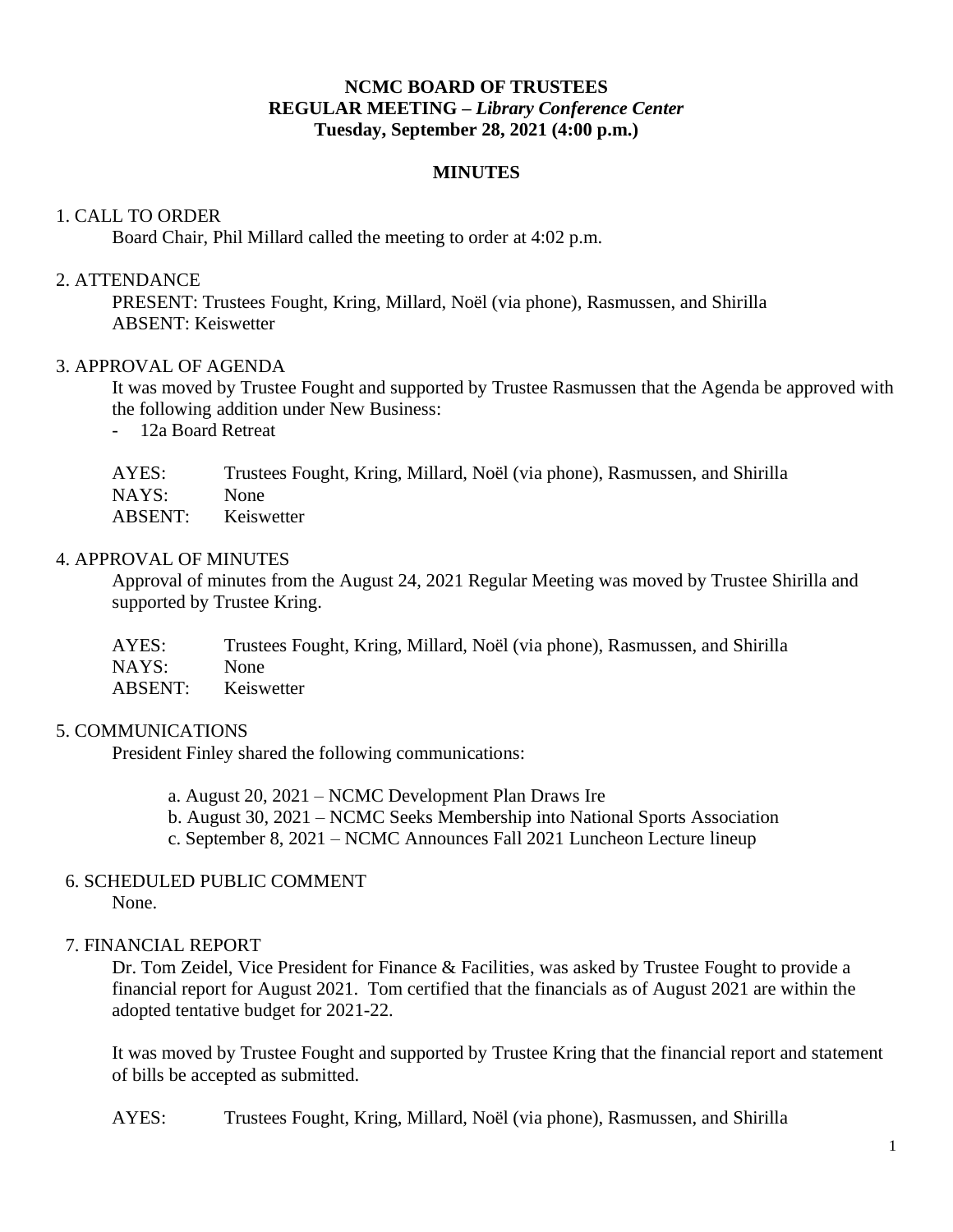NAYS: None ABSENT: Keiswetter

## 8. PRESIDENTS REPORTS

President Finley provided updates on the following items:

- a. North Central Receives \$25,000 Gift from Manthei
- b. North Central Receives \$20,000 Gift from CNB
- c. First Ever North Central Day
- d. Winning in Northern Michigan Post Pandemic

## 9. COMMITTEE REPORTS

a. Personnel Committee

Trustee Shirilla reported that the Personnel Committee met September 28 to review two recommendations for new hires. The first consideration was for the position of Director of Institutional Research and Assessment.

The search committee chairman Dr. Strom and his committee of Faculty and Administrators reviewed 8 applicants. They recommended hiring Erin Sonneveldt after a presentation of data literacy, proper review and assessment discussions and interview.

Erin holds a BA in English Language & Literature from the University of Michigan, Masters in Business & Administration from Eastern Michigan, and is scheduled to complete her Doctor of Philosophy from Michigan State University in Fall 2021.

The Personnel Committee supports & recommends the hiring of Erin Sonneveldt. Trustee Shirilla motioned and Trustee Kring supported the hiring of Erin Sonneveldt at a salary of \$68,500 per year to start the week of October 25, 2021.

AYES: Trustees Fought, Kring, Millard, Noël (via phone), Rasmussen, and Shirilla NAYS: None ABSENT: Keiswetter

Trustee Shirilla reported that the Personnel Committee also considered a recommendation to hire for the IT Systems Engineer position at the September 28, 2021 Personnel Committee meeting.

Vice President of Finance Tom Zeidel chaired a committee of four and reviewed five applications for the IT Systems Engineer position. The committee recommended hiring William Scott Lumley.

Mr. Lumley has a Bachelors degree from Lake State University. He has a Certificate in Google IT Support, and a Certificate in Dante Software use. He has worked four years at the Lake State Arts Center as Technical and Production Manager.

The Personnel Committee supports & recommends the hiring of William Scott Lumley. Trustee Shirilla motioned and Trustee Fought supported the hiring of William Scott Lumley at a salary of \$51,000 per year to start the week of October 11, 2021.

AYES: Trustees Fought, Kring, Millard, Noël (via phone), Rasmussen, and Shirilla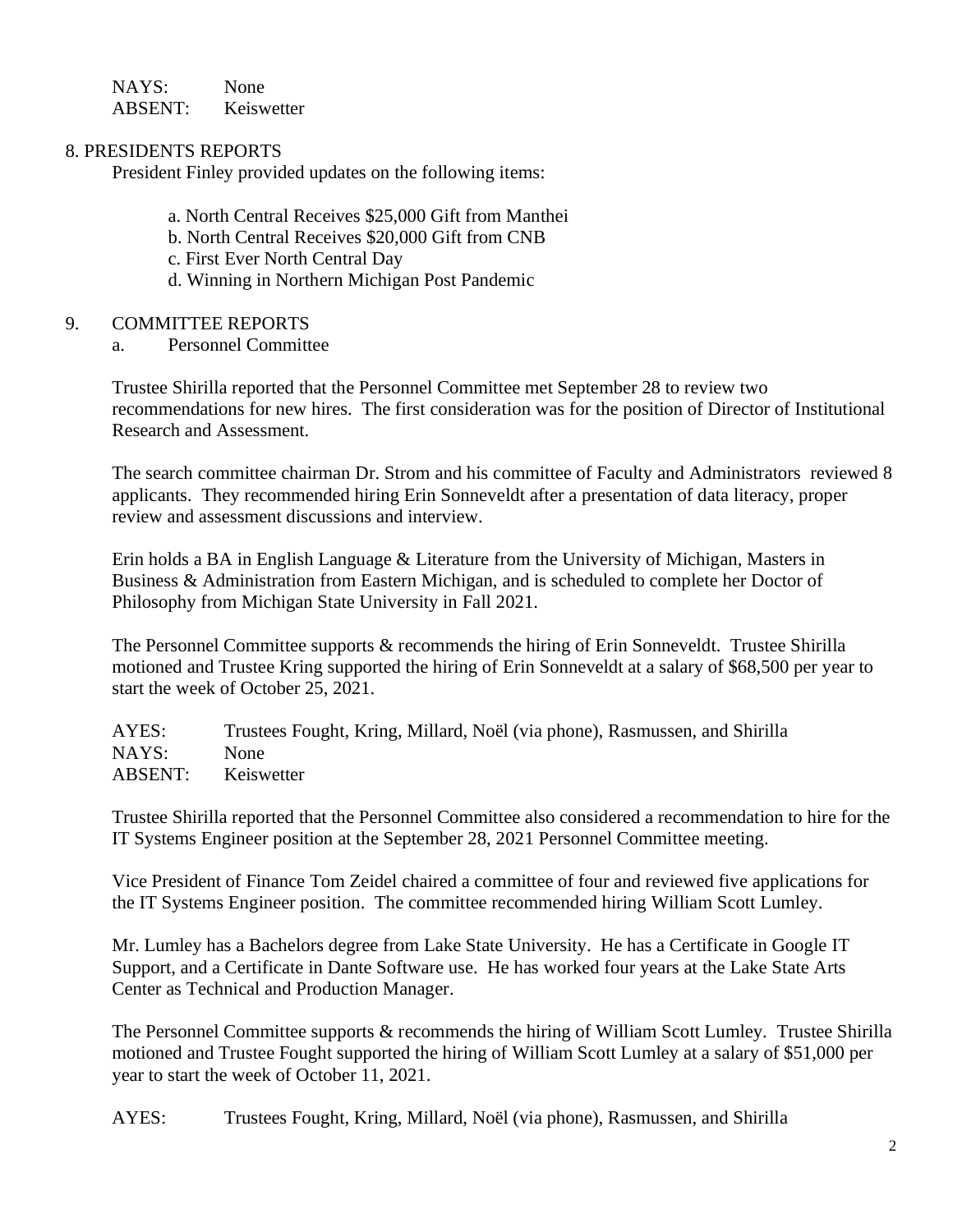# NAYS: None ABSENT: Keiswetter

b. Finance & Facilities Committee

The Finance & Facilities Committee met on Tuesday, September 21, 2021 to review financial and several other items.

## Practices – Local Strategic Value Grid

Each year the College is required to report to the State Budget Office, Office of Education how it is meeting "best practices" under three categories, Economic Development and Business or Industry Partnerships, Education Partnerships, and Community Service, with each category containing five subparts. This reporting requirement is set forth in Sec. 230 of PA 165 of 2021.

A nine-page document has been prepared and distributed to each Board member identifying the three categories, the five detailed requirements of each category, and how the College is meeting each requirement.

The State requires that the Board certify that best practices have been met. This certification is critical for the State appropriation purposes.

Trustee Fought moved and Trustee Shirilla supported that North Central Michigan College meets the best practices standards required for State appropriations under Michigan Public Act 165 of 2021, as documented in 'North Central Michigan College Local Strategic Value Table."'

AYES: Trustees Fought, Kring, Millard, Noël (via phone), Rasmussen, and Shirilla NAYS: None ABSENT: Keiswetter

c. Bylaws & Policy Committee

Trustee Rasmussen shared that the Bylaws & Policy Committee met on Tuesday, September 14, 2021 to review 4 proposed changes to Board Policies listed below.

Board Policy 423 Criminal Background Check

Background: Board policy 423 was adopted in 2009 with the goal of requiring criminal background checks on all new hires. This is now standard operations and included in the employee handbook.

It was is moved by Trustee Rasmussen and supported by Trustee Kring that Board policy 423 (Criminal Background Check) be removed from Board Policies effective 11/1/2021 and retained in employee handbook language.

AYES: Trustees Fought, Kring, Millard, Noël (via phone), Rasmussen, and Shirilla NAYS: None ABSENT: Keiswetter

Board Policy 402 Drug Free School and 403 Drug Free Workplace Background: Board policies 402 and 403 have the same Drug Free Campus goal.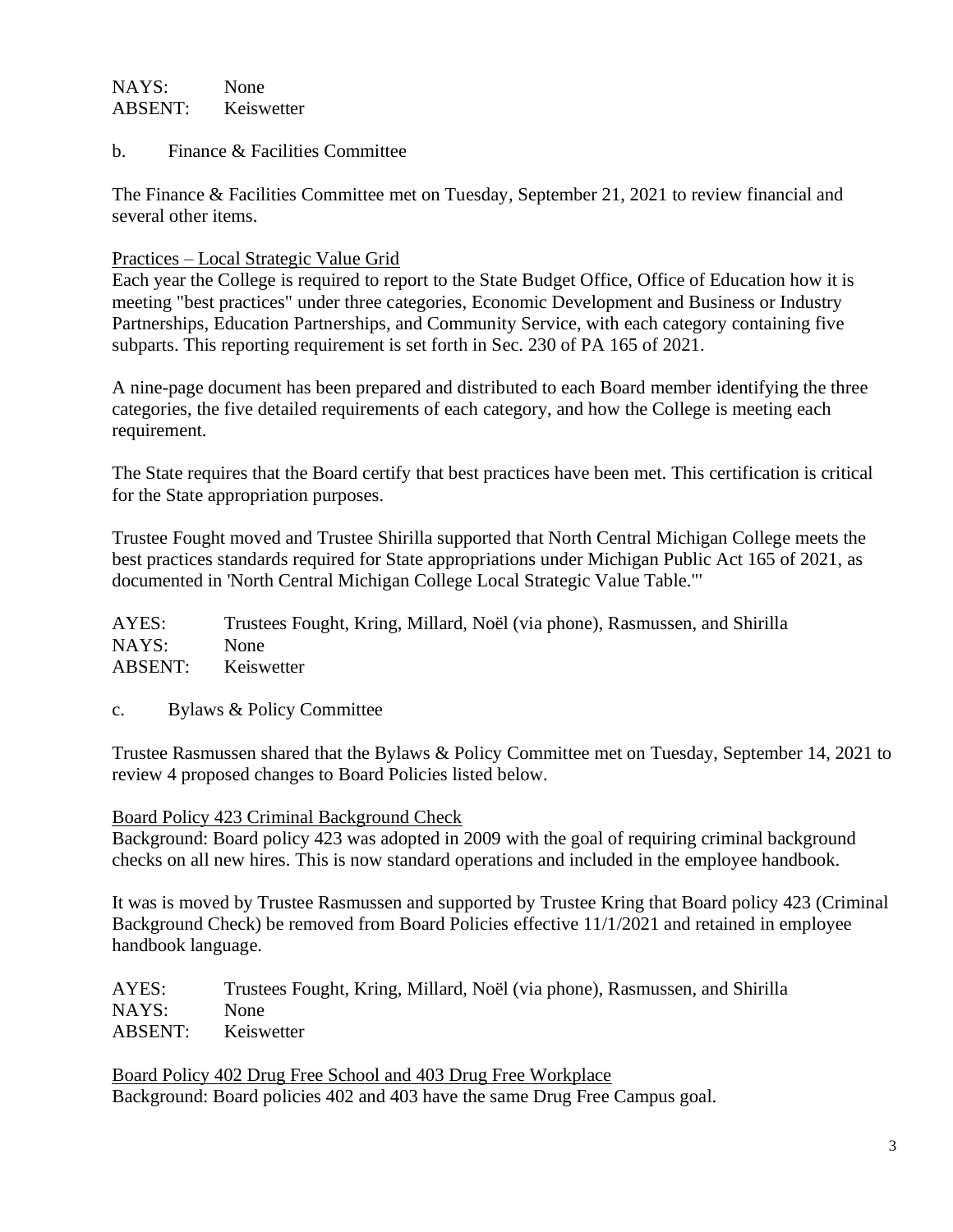It was moved by Trustee Rasmussen and supported by Trustee Shirilla that Board policy 402 Board policy 403, be combined into the Drug Free Campus and Workplace Policy effective 11/1/2021.

AYES: Trustees Fought, Kring, Millard, Noël (via phone), Rasmussen, and Shirilla NAYS: None ABSENT: Keiswetter

### Board Policy 416 Tobacco Free

Background: Updating the 2011 policy to ban tobacco use campus-wide to also include electronic smoking devices, so as to create a healthier learning environment

It was moved by Trustee Rasmussen and supported by Trustee Fought that the 416 Tobacco Free Policy, be accepted as written. This policy change is effective 11/1/2021.

| AYES:   | Trustees Fought, Kring, Millard, Noël (via phone), Rasmussen, and Shirilla |
|---------|----------------------------------------------------------------------------|
| NAYS:   | <b>None</b>                                                                |
| ABSENT: | Keiswetter                                                                 |

#### Board Policy Whistleblower 426

Background: A Whistleblower policy gives protections to an employee of the college who in good faith reports illegal, fraudulent, or dishonest activities that they may witness in the course of employment. The college currently does not have a Whistleblower policy.

It was moved by Trustee Rasmussen and supported by Trustee Kring that Board policy 426 Whistleblower Policy, be accepted as written. This policy is effective 11/1/2021.

AYES: Trustees Fought, Kring, Millard, Noël (via phone), Rasmussen, and Shirilla NAYS: None ABSENT: Keiswetter

### 10. STUDENT SUCCESS

a. E-sports Wins First Ever Match

President Finley shared that North Central Michigan College's esports team began competition in the NJCAA-E league in dominant fashion, defeating Gogebic Community College 3-0 in a Rocket League best-of-five series.

The Rocket League trio of Colton Renard, Ben Palmer and Gavin Ramsey earned North Central's first victory. The Timberwolves jumped out to quick victories by shutting out their opponents in the first two games (7-0, 3-0 and 5-1).

Twelve North Central student-athletes will be competing this fall in Rocket League and Super Smash Bros: Ultimate.

The Rocket League team returns to action each Monday evening through the Fall Series, while the Super Smash Bros: Ultimate players begin competition on Wednesday, September 22.